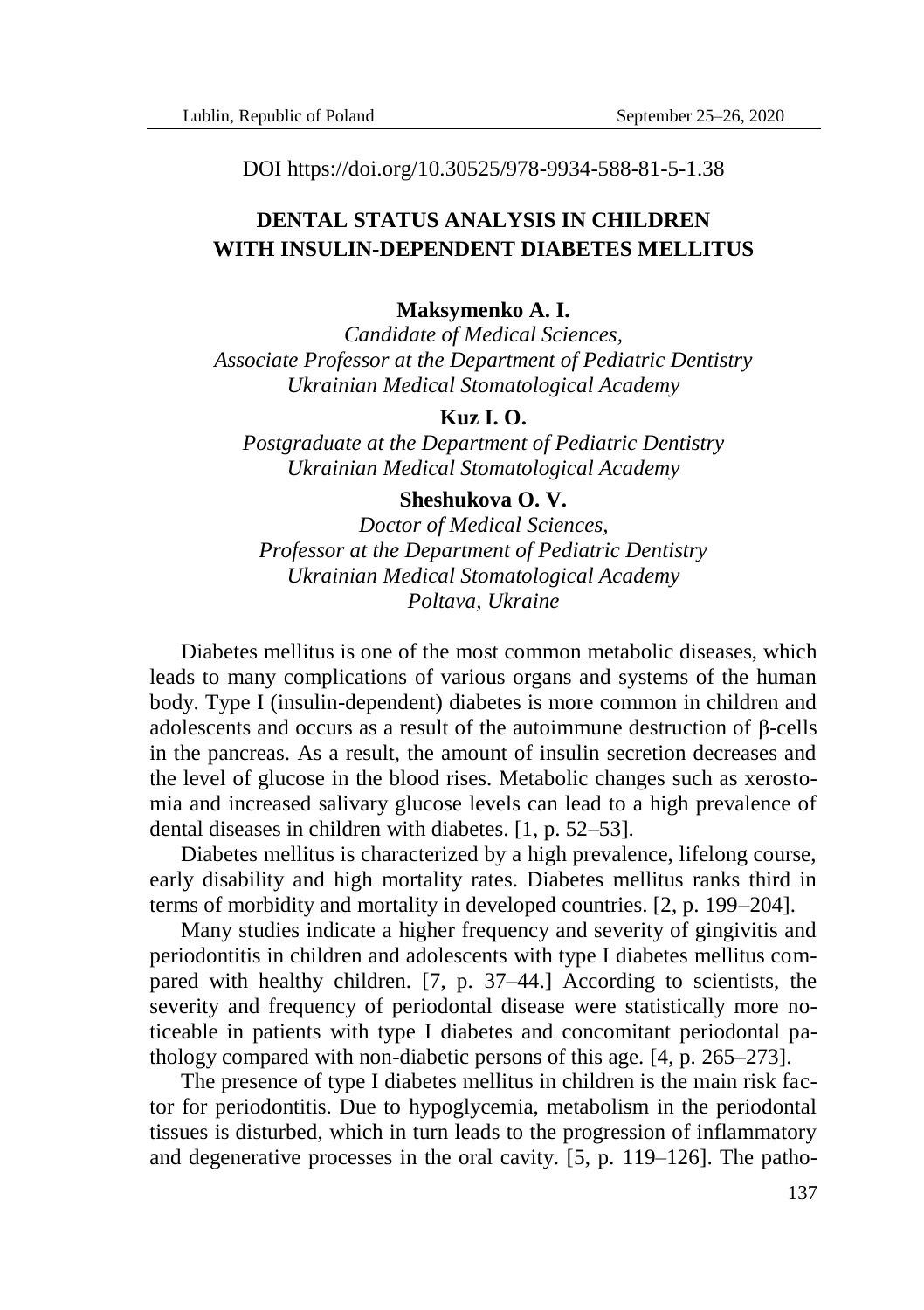genetically important common features for endocrinological diseases and periodontal pathologies are, first of all, angiopathy at the level of the vessels of the microvasculature, metabolic disorders, changes in lipid peroxidation, autoaggression, and the occurrence of secondary immunodeficiency. [8, p. 10–15].

These general mechanisms can be explained by the following factors: microvascular disorders, changes in the composition of the gums and oral fluid, changes in collagen metabolism, changes in the body's immune response, increased presence of pathogenic microorganisms, genetic predisposition. [9, p. 122–126]. Generally, there must be biological mechanisms underlying the pathological interactions to confirm the relationship between diabetes and gingivitis and periodontitis. These mechanisms are very similar to classic diabetic complications such as retinopathy, nephropathy, microvascular and macrovascular diseases, and wound healing disorders. [3, p. 130–135].

Thus, a deep and comprehensive study of the above relationship is necessary, and the development of therapeutic measures in patients with inflammatory periodontal diseases is especially relevant. [6, p. 369-381].

Purpose of the study. To determine the structure of dental morbidity in children with insulin-dependent diabetes mellitus.

Materials and methods. Dental examination of 62 children 12-16 years old on the basis of children's outpatient department № 3 in Poltava. There were 34 girls (54.8%) and 28 boys (45.2%), and the average age of children was  $14 \pm 1.23$  years. Children were divided into 2 clinical groups: 31 children with type I diabetes mellitus (severe form) in the stage of carbohydrate metabolism subcompensation and 31 people without concomitant pathology. The prevalence and intensity of caries (according to CPV indicators) were determined in all subjects, the condition of the periodontal tissues (PMA), the oral mucosa and the red border of the lips was assessed. Oral hygiene was determined by the Green-Vermilion Index (OHI-S). Statistical processing of the research results was carried out using generally accepted methods of variation statistics.

Results and their discussion. Our study shows a significant increase of the manifestations of periodontal tissue diseases and oral mucosa in children with diabetes. Chronic generalized catarrhal gingivitis of varying severity was diagnosed in 23 children (74.2%) from the first group, and in the second group – in 10 people  $(32.3\%)$ . Edema, pastiness, anemicity of the oral mucosa, dental prints on the lateral surface of the tongue and cheeks were observed in 18 patients (58.1%) with diabetes mellitus. All children with diabetes mellitus complained about intermittent dryness and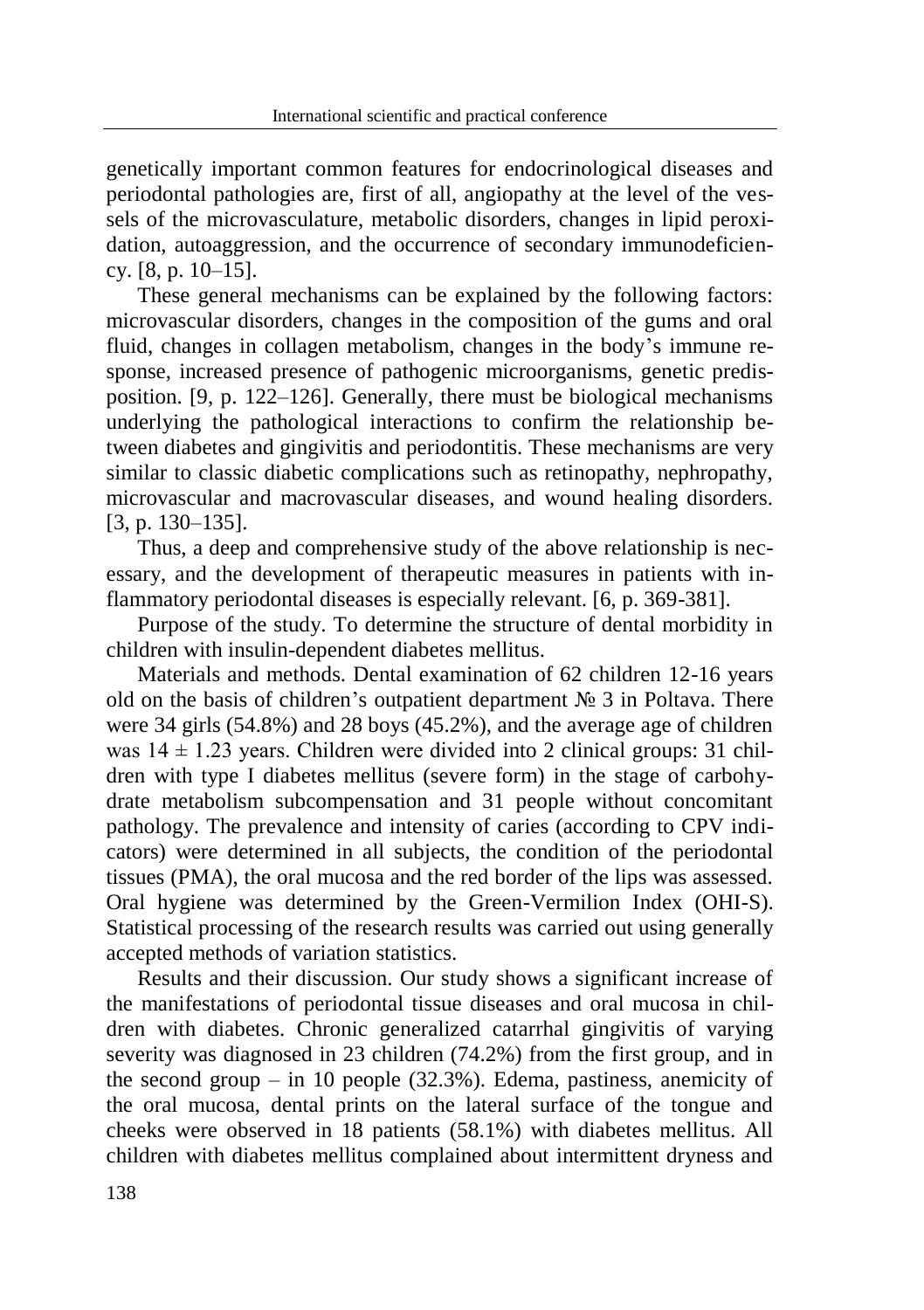astringency in the mouth; such complaints were not found in practically healthy children. Angular cheilitis was revealed in 2 children (6.5%) from the first group.

The prevalence of caries was high both among children with diabetes (93.5%) and in the group of apparently healthy children (83.9%). The intensity of caries in children with diabetes was higher  $(2.7 \pm 1.5)$  than in children without concomitant pathology  $(1.9 \pm 1.6)$ .

We concluded that there were no differences in the level of the hygienic state of the oral cavity, both within the group of patients with diabetes (OHI-S =  $1.7 \pm 0.4$ ) and when compared with practically healthy children  $(OHI-S = 1.9 \pm 0.3)$ . [1, p. 52-53].

Conclusions. There are certain changes in the oral cavity in children with insulin-dependent diabetes mellitus, compared with children without such pathology, which consist in a high level of prevalence and intensity of periodontal tissue inflammation and a higher intensity of the carious process.

To detect pathological changes in the oral cavity in time, it is important to make regular dental monitoring in children with endocrine system diseases and to learn them the rules of oral hygiene.

#### **References:**

1. Максименко А.І. Аналіз стоматологічного статусу у дітей з інсулінозалежним цукровим діабетом / А.І. Максименко *// Матеріали наук.-практ. конф. з міжнар. участю «Сучасні аспекти теоретичної та практичної стоматології», 4*–*5 травня 2020 року.* – Чернівці,  $2020 - C. 52 - 53.$ 

2. Кузь І.О. Догляд за ротовою порожниною та вибір лікарських препаратів при захворюваннях пародонту у дітей з цукровим діабетом І типу / Кузь І.О., Шешукова О.В. // *Актуальні проблеми сучасної медицини: Вісник УМСА.* – 2020. – Том 20, № 1 (69). – С. 199–204.

3. Кузь І.О. Взаємозв'язок цукрового діабету І типу та захворювань пародонта у дітей / Кузь І.О., Шешукова О.В. // *Актуальні проблеми сучасної медицини: Вісник УМСА.* – 2019. – Том 19, № 4 (68). – С. 130–135.

4. Daković D. Gingivitis and periodontitis in children and adolescents suffering from type 1 diabetes mellitus. / Daković D, Mileusnić I, Hajduković Z, Čakić S, Hadži-Mihajlović M. // *Vojnosanit Pregl.* – 2015. –  $N_{2}$  72(3) – P. 265–273.

5. Díaz Rosas CY. Dental, periodontal and salivary conditions in diabetic children associated with metabolic control variables and nutritional plan adherence. / Díaz Rosas CY, Vargas E Cárdenas, Castañeda-Delgado